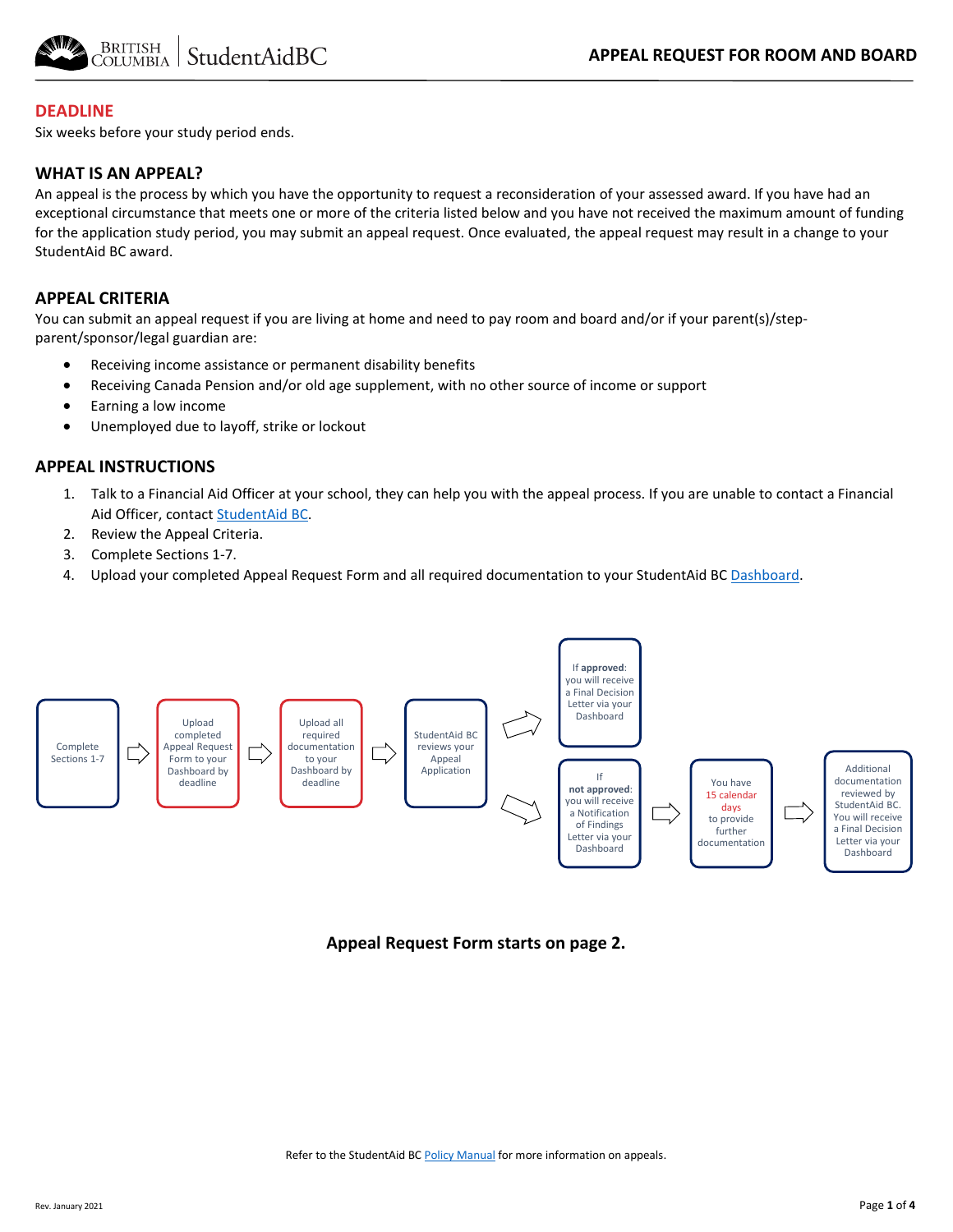

#### **APPEAL REQUEST FOR ROOM AND BOARD**

# **SECTION 1 – STUDENT INFORMATION ON appeals on appeal on appeal on appeal on appeal on appeal on appeal on appeal**

| STUDENT'S SOCIAL INSURANCE NUMBER |                                                      |  |  |  |  |  |  |  |  |  | STUDENT'S APPLICATION NUMBER |  |  |  |  |  |  |  |  |  |  |
|-----------------------------------|------------------------------------------------------|--|--|--|--|--|--|--|--|--|------------------------------|--|--|--|--|--|--|--|--|--|--|
|                                   |                                                      |  |  |  |  |  |  |  |  |  |                              |  |  |  |  |  |  |  |  |  |  |
| STUDENT'S LAST NAME               |                                                      |  |  |  |  |  |  |  |  |  |                              |  |  |  |  |  |  |  |  |  |  |
|                                   |                                                      |  |  |  |  |  |  |  |  |  |                              |  |  |  |  |  |  |  |  |  |  |
|                                   | <b>STUDENT'S FIRST NAME</b><br><b>MIDDLE INITIAL</b> |  |  |  |  |  |  |  |  |  |                              |  |  |  |  |  |  |  |  |  |  |
|                                   |                                                      |  |  |  |  |  |  |  |  |  |                              |  |  |  |  |  |  |  |  |  |  |

## **SECTION 2 – REQUIRED DOCUMENTATION**

You must submit all of the following documentation to your StudentAid BC [Dashboard](https://studentaidbc.ca/dashboard) to support your appeal request:

**A letter** explaining why this cost should be included in your StudentAid BC assessment.

#### **A letter from your parent(s)/step-parent/sponsor/legal guardian** explaining:

- The amount of room and board charged.
- The date you started to pay room and board.
- The reasons you are being charged room and board.

**Proof of payment of room and board**, such as cancelled cheques or copies of your or your parent(s)/step-parent/sponsor/legal guardian's bank statements showing monthly lump sum room and board payments made to your parent(s)/stepparent/sponsor/legal guardian. Receipts are not considered proof of payment.

**Documentation of parental income** (copies of recent pay stubs, tax returns, proof of income assistance, employment insurance and/or pension benefits).

#### **YOUR ASSESSMENT WILL BE DELAYED OR DENIED IF YOU DO NOT SUBMIT ALL REQUIRED DOCUMENTATION.**

# **SECTION 3 – MONTHLY FAMILY INCOME (to be completed by the parent)**

| <b>PARENT 1</b>                   |                                                                     | <b>PARENT 2</b> |
|-----------------------------------|---------------------------------------------------------------------|-----------------|
| \$<br>.00                         | <b>GROSS MONTHLY WAGES</b>                                          | \$<br>.00       |
| \$<br>.00                         | <b>RENTAL INCOME</b>                                                | \$<br>.00       |
|                                   | (e.g. room and board payments from student)                         |                 |
| \$<br>.00                         | <b>CHILD TAX BENEFIT</b>                                            | \$<br>.00       |
| \$<br>.00                         | OTHER INCOME                                                        | Ś.<br>.00.      |
| \$<br>.00                         | <b>DEDUCTIONS</b>                                                   | Ś.<br>.00       |
| \$<br>.00                         | TOTAL MONTH NET INCOME                                              | Ś<br>.00        |
|                                   | SECTION 4 - MONTHLY FAMILY EXPENSES (to be completed by the parent) |                 |
| \$<br><b><i>MORTGAGE/RENT</i></b> | .00<br><b>PHONE</b>                                                 | \$<br>.00       |

| MORTGAGE/RENT          | .00.<br>∽ | <b>PHONE</b>             | .00<br>¢ |
|------------------------|-----------|--------------------------|----------|
| <b>SECOND MORTGAGE</b> | .00<br>¢  | DAYCARE                  | .00<br>¢ |
| <b>FOOD</b>            | ∼<br>.00  | <b>TRANSPORTATION</b>    | .00<br>¢ |
| MEDICAL                | .00.<br>∽ | <b>VEHICLE PAYMENT 1</b> | .00<br>¢ |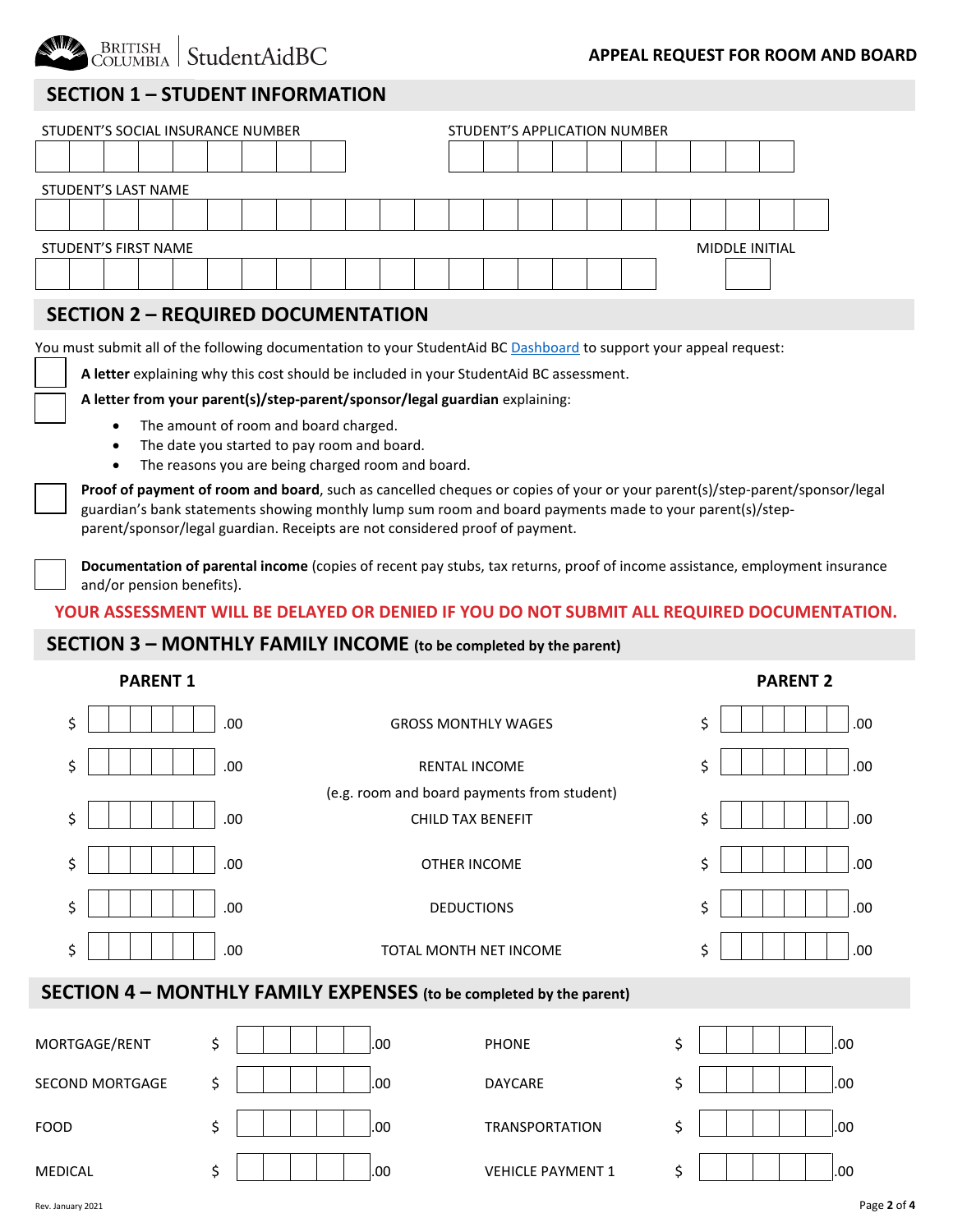# BRITISH StudentAidBC

# **APPEAL REQUEST FOR ROOM AND BOARD**

| <b>DENTAL</b>            | \$<br>.00                                                             | <b>VEHICLE PAYMENT 2</b> | \$<br>.00                                                                                                     |  |  |  |  |  |
|--------------------------|-----------------------------------------------------------------------|--------------------------|---------------------------------------------------------------------------------------------------------------|--|--|--|--|--|
| <b>HYDRO</b>             | \$<br>.00                                                             | <b>VEHICLE INSURANCE</b> | \$<br>.00                                                                                                     |  |  |  |  |  |
| CABLE                    | \$<br>.00                                                             | <b>VEHICLE UPKEEP</b>    | \$<br>.00                                                                                                     |  |  |  |  |  |
| <b>WATER</b>             | \$<br>.00                                                             | GAS                      | \$<br>.00                                                                                                     |  |  |  |  |  |
| <b>HEAT</b>              | \$<br>.00                                                             | OTHER*                   | \$<br>.00                                                                                                     |  |  |  |  |  |
| *Itemize other expenses: |                                                                       |                          |                                                                                                               |  |  |  |  |  |
|                          |                                                                       |                          |                                                                                                               |  |  |  |  |  |
|                          | SECTION 5 - TOTAL INCOME AND EXPENSES (to be completed by the parent) |                          |                                                                                                               |  |  |  |  |  |
| TOTAL MONTHLY EXPENSES   | \$<br>.00                                                             |                          | All information is subject to verification and could result in<br>an overaward if information is misreported. |  |  |  |  |  |
| TOTAL MONTHLY NET INCOME | \$<br>.00                                                             |                          |                                                                                                               |  |  |  |  |  |
|                          | <b>SECTION 6 - MONTHLY EXPENSES</b> (to be completed by the student)  |                          |                                                                                                               |  |  |  |  |  |
| MORTGAGE/RENT            | \$<br>.00                                                             | <b>PHONE</b>             | \$<br>.00                                                                                                     |  |  |  |  |  |
| SECOND MORTGAGE          | \$<br>.00                                                             | DAYCARE                  | \$<br>.00                                                                                                     |  |  |  |  |  |
| <b>FOOD</b>              | \$<br>.00                                                             | <b>TRANSPORTATION</b>    | \$<br>.00                                                                                                     |  |  |  |  |  |
| <b>MEDICAL</b>           | \$<br>.00                                                             | <b>VEHICLE PAYMENT 1</b> | \$<br>.00                                                                                                     |  |  |  |  |  |
| <b>DENTAL</b>            | \$<br>.00                                                             | <b>VEHICLE PAYMENT 2</b> | \$<br>.00                                                                                                     |  |  |  |  |  |
| <b>HYDRO</b>             | \$<br>.00                                                             | <b>VEHICLE INSURANCE</b> | \$<br>.00                                                                                                     |  |  |  |  |  |
| CABLE                    | \$<br>.00                                                             | <b>VEHICLE UPKEEP</b>    | \$<br>.00                                                                                                     |  |  |  |  |  |
| <b>WATER</b>             | \$<br>.00.                                                            | GAS                      | \$<br>.00                                                                                                     |  |  |  |  |  |
| <b>HEAT</b>              | \$<br>.00.                                                            | OTHER*                   | \$<br>.00                                                                                                     |  |  |  |  |  |

\*Itemize other expenses:

# **Appeal Request Form continues on page 4.**